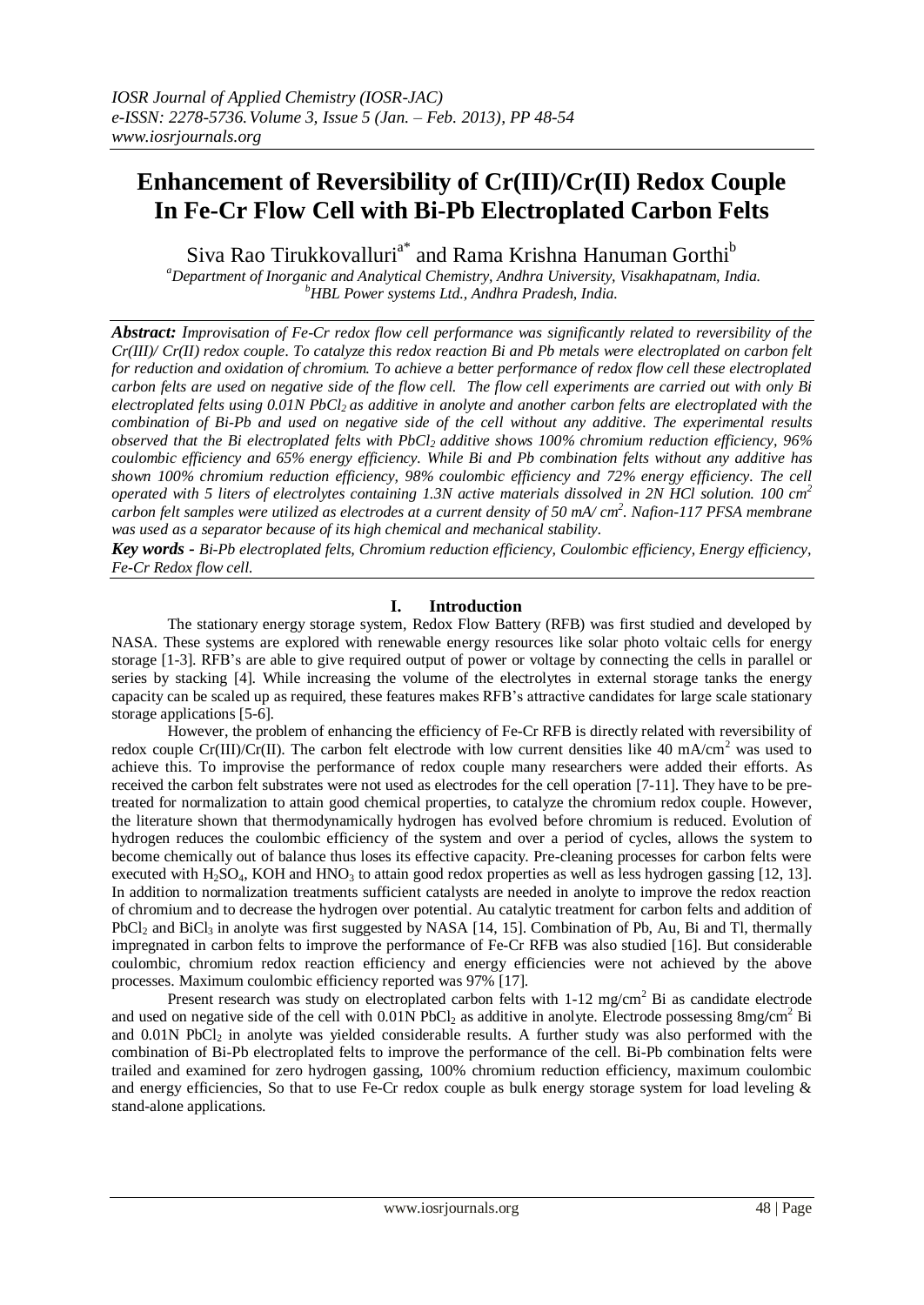## **2.1 Materials & Reagents**

#### **II. Experimentation**

Carbon felt (M/s SGL carbon, Germany), Graphite Moulds, Nafion-117 PFSA Membrane (Dupont, USA), KCl, K<sub>2</sub>CO<sub>3</sub>, CH<sub>3</sub>OH, 40% H<sub>2</sub>O<sub>2</sub>, Pb (Metal sheet), Pb (CH<sub>3</sub>COO) 2, 30% NH<sub>3</sub> solution, CH<sub>3</sub>COONH<sub>4</sub>,  $H<sub>2</sub>SO<sub>4</sub>, Bi<sub>2</sub>(SO<sub>4</sub>)<sub>3</sub>, HCl, FeCl<sub>2</sub>.6H<sub>2</sub>O, CrCl<sub>3</sub>.6H<sub>2</sub>O, PbCl<sub>2</sub> and DI Water.$ 

#### **2.2 Instrumentation**

Evaluation of Bi and Bi-Pb uniform dispersion and amount of Bi and Pb plated on carbon felts was done by SEM-EDS system (Make: JEOL, Model No: JSM6610LV). Concentration of electrolytes was measured by a double beam UV-Vis spectrophotometer (Make: Systronics, Model No: 2201) [18].

#### **2.3 Test setup**

Schematic of redox flow cell setup was shown in Fig.1. The single cell working with a double head pump (3) which pumps the electrolytes from catholyte tank (1) and anolyte tank (2). Catholyte tank comprises 1.3N FeCl<sub>2</sub> in 2N HCl and anolyte tank comprises 1.3N CrCl<sub>3</sub> in 2N HCl. Both the electrolytes pass through the respective chambers (4) and (5) made up of graphite called as moulds. The catalyzed and treated carbon felt samples (6) and (7) are used as electrodes in moulds. The cell comprises a separator (8) (Nafion-117 PFSA membrane) which is proton exchange membrane, allows only proton to exchange through it for charge balance in the cell. Microprocessor controlled multifunction test machine (9) (Xin Ke Hua co., Ltd., Model No: MTL-C) serves as a charger and discharger. Measurement of  $H<sub>2</sub>$  gas which was evolved in cell evaluation was done using a gas flow meter (10) (Toshniwal).

#### **2.4 Procedure**

#### **2.4.1 Procedure for pre-treatment of carbon felt**

The roll of the carbon felt actually available size is 330X330X3 mm, was divided into pieces of 10X10 cm, which was used as electrode  $(100 \text{ cm}^2)$ . Carbon felts as received will have high surface tension initially; hence they were cleaned in methanol for 10 minutes, which makes the entire surface area active and available for cleaning. These cleaned felts were dipped in  $40\%$  H<sub>2</sub>O<sub>2</sub> for 48 hours to normalize the felt by oxidizing the excess reducing groups in it [19]. Then felt samples were washed in DI water until the pH≈7 and dried at  $200^{\circ}$ C for 3 hours in a hot air oven. This pre-treated carbon felt samples were used as electrodes on positive (Fe) side directly.

#### **2.4.2 Procedure for Bi Electroplated carbon felts**

In addition to H<sub>2</sub>O<sub>2</sub> treatment the carbon felt electrode samples were plated with Bi up to  $12mg/cm^2$ and these were used in negative (Cr) side of the RFB. In this work Bi plating was established by electro-winning method, by preparing a bath consisting  $10g/L$  Bi<sub>2</sub> (SO<sub>4</sub>)<sub>3</sub> and 800g/L H<sub>2</sub>SO<sub>4</sub>. Felt samples were used as cathodes and inert graphite plates were used as anodes. The respective electrical parameters (Ampere-Hour (Ah)) given to attain 1 to 12 mg/cm<sup>2</sup> Bi electroplated felts were mentioned in TABLE-1. Plating was carried out at a current density of 10 mA / cm<sup>2</sup>. Coulombic efficiency of the process was 80% [20].

#### **2.4.3 Procedure for Bi-Pb Electroplated carbon felts**

After Bi plating the same felt samples were plated with Pb in a bath consisting 400g of lead acetate and 400g of ammonium acetate in one liter of DI water. Bi plated electrodes were initially dipped in 30% ammonia solution for 2 minutes and placed in bath, by giving negative charge. Pb metal sheets were utilized as anodes. Soluble Pb metal sheets were used as anodes to keep bath free of PbO<sub>2</sub>. Pb Plating was carried out at a current density of 10 mA / cm<sup>2</sup>. To get 1 to 12 mg/cm<sup>2</sup> Pb electroplated felts, the respective current and time (Ah) information was mentioned in TABLE-2. The value of time in minutes was corrected according to coulombic efficiency of the process (92%). By using 30% ammonia solution bath pH was maintained at 11 throughout the plating experimentation.

#### **2.4.2 Procedure for pre-treatment of Nafion-117 PFSA membrane**

To attain good chemical properties and to minimize the resistivity of the cell, pre-treatment is required for proton exchange membrane. Membrane was pretreated in boiling DI water for 30 minutes, followed by soaking in 10% K<sub>2</sub>CO<sub>3</sub> solution for 15 minutes and 0.6M KCl solution for 2 hours [21]. After completion of cell evaluation membranes were soaked in 2N HCl as post treatment to minimize the fouling effect.

#### **2.4.3 Procedure for cell assembly**

These Bi and Bi-Pb electroplated felts were utilized as electrodes on negative  $(Cr)$  side and  $H_2O_2$ treated felts were used as electrodes on positive (Fe) side. Treated and catalyzed felts were placed in graphite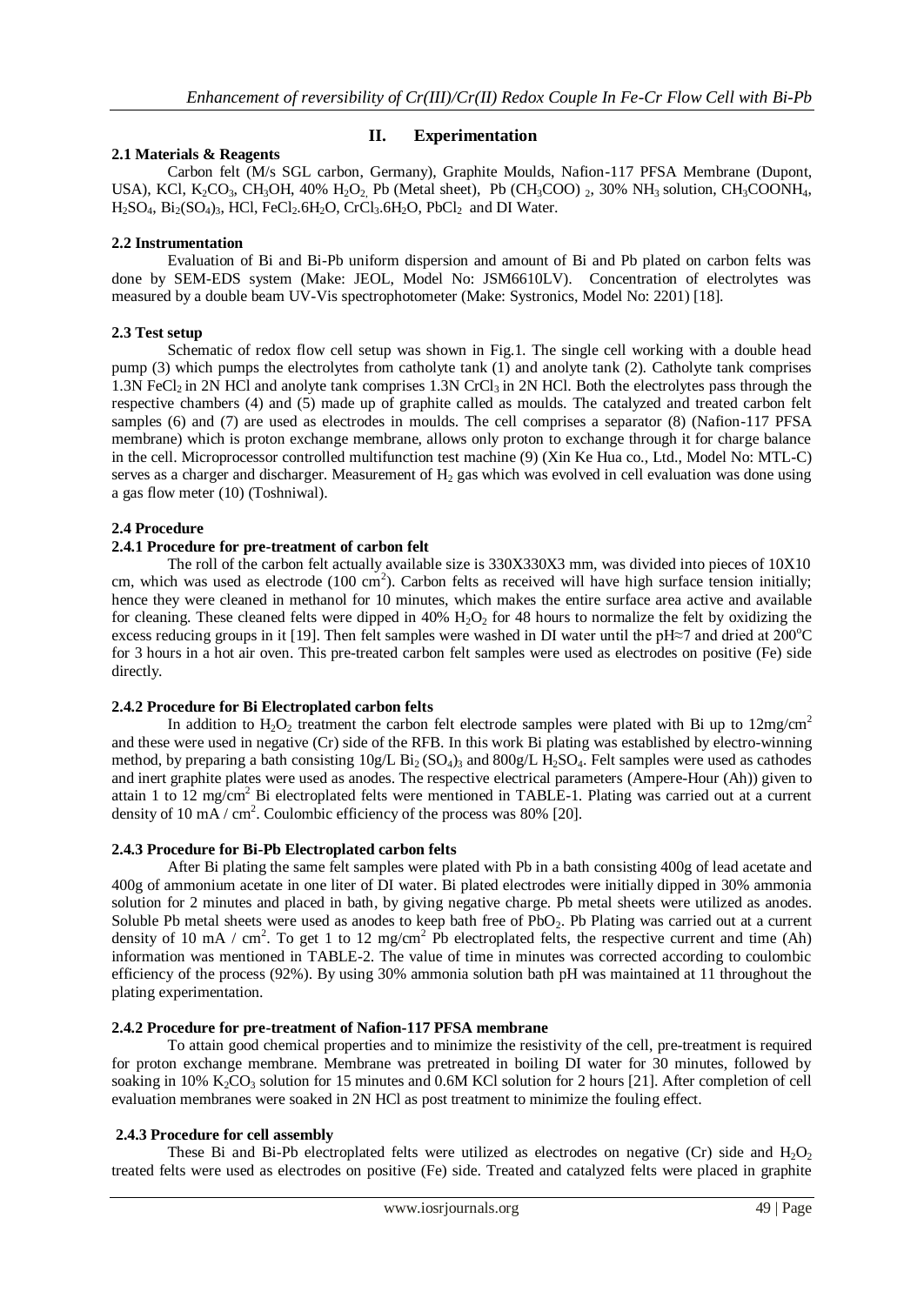moulds and membrane was placed between them. Moulds were tightened with sleeved screws. The cell was then placed in test setup.

### **2.4.4 Procedure for cell evaluation**

Fe-Cr redox flow cell comprises an anolyte and catholyte. Both the electrolytes pumped in to respective compartments (moulds). By using the terminals of the graphite moulds constant current was supplied and dragged through electrodes. Electrodes pick the charge and convert the active materials as charged and discharged species. Balancing of the cell was done by Nafion-117 PFSA membrane by transferring protons from one side to another side. During physical observation, when cell achieves the 100% State Of Charge (SOC) the dark parrot green colour catholyte changes to light brown colour and dark green colour anolyte changes to satin blue colour. This colour change can appear brightly when the cell achieves minimum of 90% SOC.

#### **III. Results & Discussion**

#### **3.1 Characterization of electrodes**

The electrochemical plating of Bi and Bi-Pb on carbon felts was carried out from 1 to 12 mg/cm<sup>2</sup> and in which 8 mg/cm<sup>2</sup> Bi-Pb (each) sample was shown high coulombic and chromium reduction efficiency. To determine the uniform dispersion of the Bi-Pb in carbon felts, sample was examined by Scanning Electron Microscope (SEM). The SEM image shows that there is a uniform dispersion of Bi-Pb content. Treated carbon felt and Bi-Pb plated carbon felt SEM images were shown in Fig.2. Total Bi-Pb content in carbon felt was examined by EDS graph was shown in Fig.3.

#### **3.2 Evaluation of electrodes**

The performance of the electrodes prepared by above methods has been investigated basing on suppression of hydrogen gas evolution, chromium redox reaction and its single-cell characteristics. Evaluations are based on charging of the cell to 100% SOC and discharging. Cell evaluations are performed at a constant current density of 50 mA/ cm<sup>2</sup>.

To suppress the hydrogen gas evolution and to know the required practical catalytic concentration of Bi, the cell evaluations were carried out without  $PbCl<sub>2</sub>$  in anolyte initially. Hydrogen gas suppression was observed with respect to the concentration of Bi in felt, Even though, the cell evolved 0.4 L**/**Hour hydrogen gas which is using  $12 \text{ mg/cm}^2$  Bi catalyzed felt. Further experiments were carried out with 0.01N PbCl<sub>2</sub> in anolyte. The combination resulted less hydrogen gassing starting with 1 mg/cm<sup>2</sup> felt and no hydrogen gas was evolved after the Bi concentration reached to 8 mg/cm<sup>2</sup>. Results of hydrogen evolution for the electrodes which were electroplated with Bi from 1 to 10 mg/cm<sup>2</sup> with and without the additive PbCl<sub>2</sub> in anolyte were shown in Fig.4.

Chromium redox reaction efficiency was estimated by charging and discharging the cell at a constant current. These experiments also carried out with and without PbCl<sub>2</sub> in anolyte. Without PbCl<sub>2</sub> in anolyte a maximum of 68% chromium reduction efficiency, 63% coulombic efficiency and 57% energy efficiency was recorded for the felt which was containing 12 mg/cm<sup>2</sup> Bi content. Increasing trend of chromium reduction efficiency and coulombic efficiency was observed for the electrodes which were electroplated with Bi, while the experiments with  $0.01N$  PbCl<sub>2</sub> in anolyte has observed 100% chromium reduction efficiency, 96% coulombic efficiency and 65% energy efficiency when the Bi concentration in the carbon felt was 8mg/cm<sup>2</sup>. Experimental results were shown in Fig.5 are without the  $0.01N$  PbCl<sub>2</sub> in anolyte and the results of cell with  $0.01N$  PbCl<sub>2</sub> additive in anolyte were shown in Fig.6.

This increasing trend can be explained based on the surface catalytic properties of Bi metal, acts as electron mediator from electrode to the chromium so that reduction of chromium much easier and Pb metal is having tendency to form chloro-complexes with chloride ion in solution phase as  $[PbCl_3]$  and  $[PbCl_4]^2$  to stabilize the CrCl<sub>2</sub> formed in the solution, while charging of the cell [22].

Colour change of anolyte from dark green to satin blue indicates the achievement of 100% SOC and 100% chromium reduction. Coulombic efficiency was measured according to Ampere-Hour given and taken out from the cell. Energy efficiency was calculated by the values of voltage and current density while charge and discharge of the cell [23].

A further study was carried out for improvising the coulombic and energy efficiencies with combination of Bi-Pb electroplated felts. The felts were prepared by fixing the concentration of the Bi in felts at 8 mg/cm<sup>2</sup> while the concentration of Pb was varied from 1 to 12 mg/cm<sup>2</sup>. Increasing trend of the coulombic and energy efficiencies was observed till the concentration of Bi-Pb (Each) was 8mg/cm<sup>2</sup>. After that the effect of concentration of Pb in felt was meager. A maximum of 100% chromium reduction efficiency, 98% coulombic efficiency and 72% energy efficiency values were recorded. Results were shown in Fig.7.

To check this electrode performance and reproducibility an evaluation was carried out by 15 cycles of charge and discharge and monitoring the chromium reduction efficiency, coulombic efficiency and energy efficiency. The results indicated that the electrodes prepared by 8mg/cm<sup>2</sup> each of Bi and Pb carbon felts shown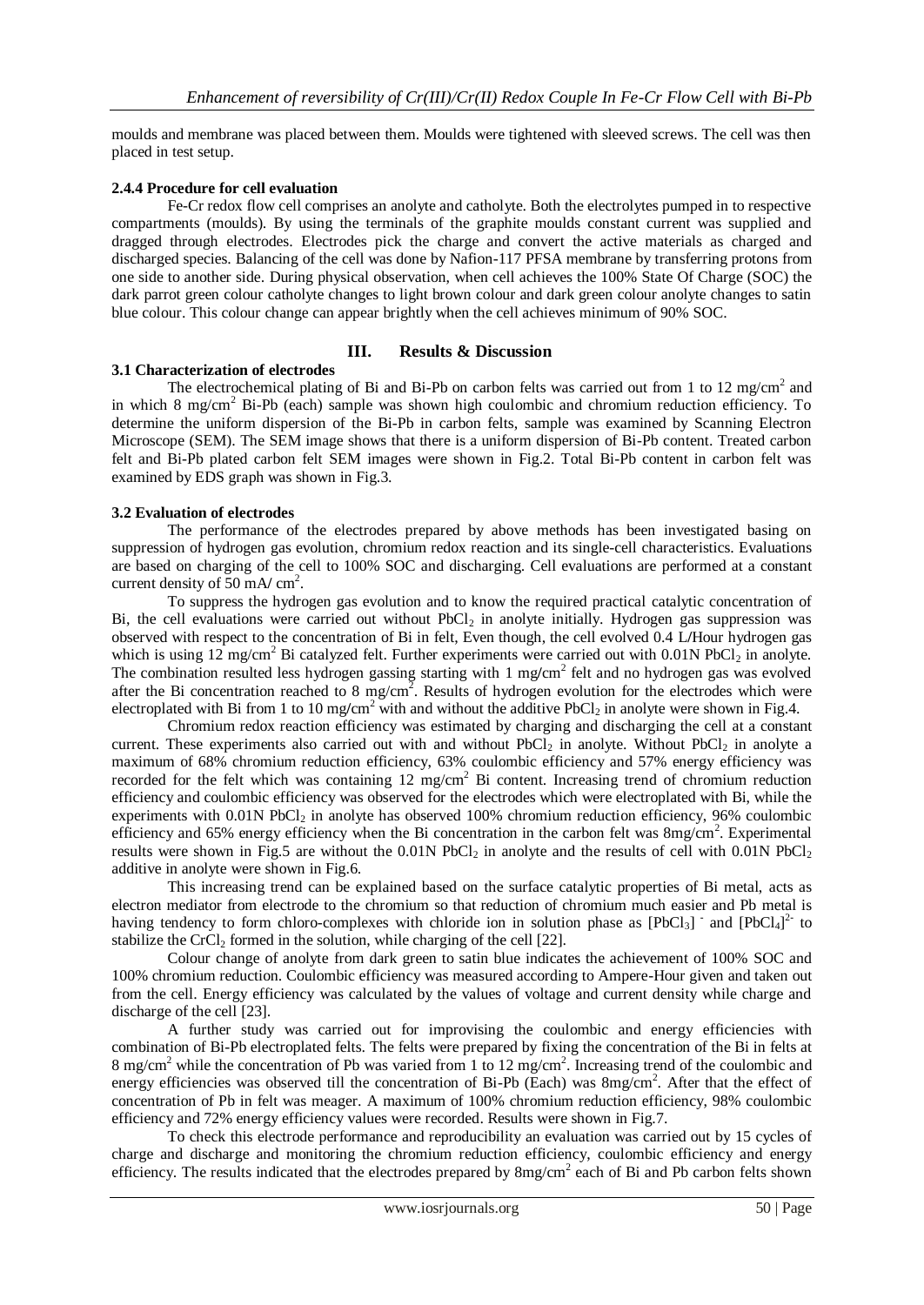98-100% chromium reduction efficiency, 96-98% coulombic efficiency, without hydrogen gassing evolution and maximum energy efficiency recorded was 72%. These results were shown in Fig.8.

 The reduction potential for Bi is more electropositive than Pb, and this makes Bi more stable catalyst component than Pb. Bi oxidizes near the chromium electrode standard potential, so Bi will not go into solution until the total CrCl<sub>2</sub> converts to CrCl<sub>3</sub>. Therefore while Pb tends to deplete from the electrode at low SOC, typical cell cycling would not cause Bi to go into solution during discharge [24].

#### **IV. Conclusions**

- 1. The methodology to plate Bi metal to carbon felts was entirely satisfactory at temperature  $100^{\circ}$ C.
- 2. The process implemented to plate Pb metal to carbon felts was entirely satisfactory at pH 11 at room temperature  $(32^{\circ}C)$ .
- 3. Achieved 100% chromium reduction efficiency, 98% coulombic efficiency and 72% energy efficiency for the Fe-Cr redox flow cell with  $8mg/cm^2$  Bi-Pb content each.
- 4. It is confirmed that  $H_2O_2$  treated carbon felt possessing Bi-Pb up to 8 mg/cm<sup>2</sup> each is practical electrode for the negative side of the Fe-Cr redox flow cell at room temperature  $(32^{\circ}\text{C})$ , so that heating of the electrolytes was not required.
- 5. The catalyzed felts were utilized for the single cell evaluations with an electrode area of 100 cm<sup>2</sup> at a current density of 50 mA/ cm<sup>2</sup>.

#### **Acknowledgements**

The author G. R. K. Hanuman conveys gratitude to the management of HBL Power Systems Ltd., for executing this work at their R&D lab.

#### **References**

- [1] NASA technical report, Redox flow cell development and demonstration project, NASA report No: DOE/NASA/1002-78/2, TM-79067, 1977.
- [2] N. H. Hagedorn and L.H. Thaller, Redox storage systems for solar applications, NASA report No: DOE/NASA/1002-80/5, TM-81464, 1980.
- [3] L. H. Tha1ler, Recent advances in redox flow cell storage systems, NASA report No: DOE/NASA/1002-79/4, TM-79186, 1979.
- [4] L.H. Thaller, Redox flow cell energy storage systems, NASA report No: DOE/NASA/1002-79/3, TM-79143, 1979.
- [5] M. A. Reid and L.H. Thaller, Improvement and scale-up of the NASA redox storage system, NASA report No: DOE/NASA/ l2726- 6, TM-81632, 1980.
- [6] C. P. de-Leon, A. F. Ferrer, J. G. Garcia , D.A. Szanto and F.C. Walsh, Redox flow cells for energy conversion, Journal of Power Sources 160 (2006) 716-732
- [7] N. H. Hagedorn and L.H. Thaller, Design flexibility of redox flow systems, NASA report No: DOE*/*NASA*/*12676-16, TM-82854, 1979.
- [8] D. A. Jhonson and M.A. Reid, Chemical and Electrochemical Behavior of the Cr(III)*l*Cr(II) Half Cell in the NASA Redox Energy Storage System, NASA report No: DOE*/*NASA*/*12726-17, TM-82913, 1982.
- [9] R. F. Ghan and N. H. Hagedorn, Nagative electrode catalyst for the iron chromium redox energy storage system, Us patent 4543302, 1985.
- [10] A. Negishi and K. Nozaki, Method for surface treatment of carbon catalyst, US patent 4465576, 1984.
- [11] R.A. Feoaxh, J. Giner and K. J. Cahill, Catalyst surfaces for the chromous/chromic couple, US Patent 4192910, 1980.
- [12] J. Giner and K. Cahill, Advanced screening of electrode couples, NASA report No: DOE/NASA/0794-80/1, NASA CR-159738, 1980.
- [13] N. H. Hagedorn, NASA redox storage system development project, NASA report No: DOE/NASA/l2726-24, TM-83677, 1984.
- [14] V. Jalan, H. Stark and J. Giner, Requirements for optimization of electrodes and electrolyte for the Iron/Chromium redox flow cell,NASA report No: DOE/NASA/0097-80/1, NASA CR-165218, 1981.
- [15] R.F. Gahn, J. Charleston, J.S. Ling and M.A. Reid, Performance of advanced chromium electrodes for the NASA redox energy storage system, NASA report No: DOE/ NASA/12676-15, NASA TM-82724, 1981.
- [16] A. Heinzel, Redox battery, US patent 4882241, 1989.
- [17] G. Codina, J. R. Perez, M. Lopez-Atalaya, J. L. Vazquez and A. Aldaz, Development of a 0.1 kW power accumulation pilot plant based on an Fe/Cr redox flow battery, Journal of Power Sources, 48 (1994) 293-302.
- [18] S. K. Sahu and F. Ali, Method and appatus for determining state of charge of redox flow battery, US patent publication No: US 2010**/** 0090651 A1, 2010.
- [19] M. Lopez-Atalaya, G. Codina, J. R. Perez, J. L. Vazquez and A. Aldaz, Optimization studies on a Fe/Cr redox flow battery, Journal of Power Sources, 39 (1992) 147-154.
- [20] V. Baltazar and L. C. Jhon, Process for the electrochemical recovery of Bismuth from an ion exchange effluent, US patent 5378328, 1995.
- [21] J.R. Perez, M. Lopez-Atalaya, G. Codina, J.L. Vazquez and A. Aldaz, Screening of advanced membranes for the Fe/Cr redox flow battery in separated reactant operation, Bull. Electrochem. 7 (1992) 555.
- [22] [Jr. G.P. Haight](http://pubs.acs.org/action/doSearch?action=search&author=Haight%2C+G.+P.&qsSearchArea=author) and J. R. Peterson, Chloro complexes of Lead(II), Inorg. Chem., 1965, 4 (7), 1073–1075
- [23] Y. Kageyama, T. Tayama and K. Sato, REDOX BATTERY, US patent 5656390, 1997.
- [24] NASA Redox Storage System Development Project, Technical report No: DOE/NASA/12726-19, NASA TM-83087, 1981.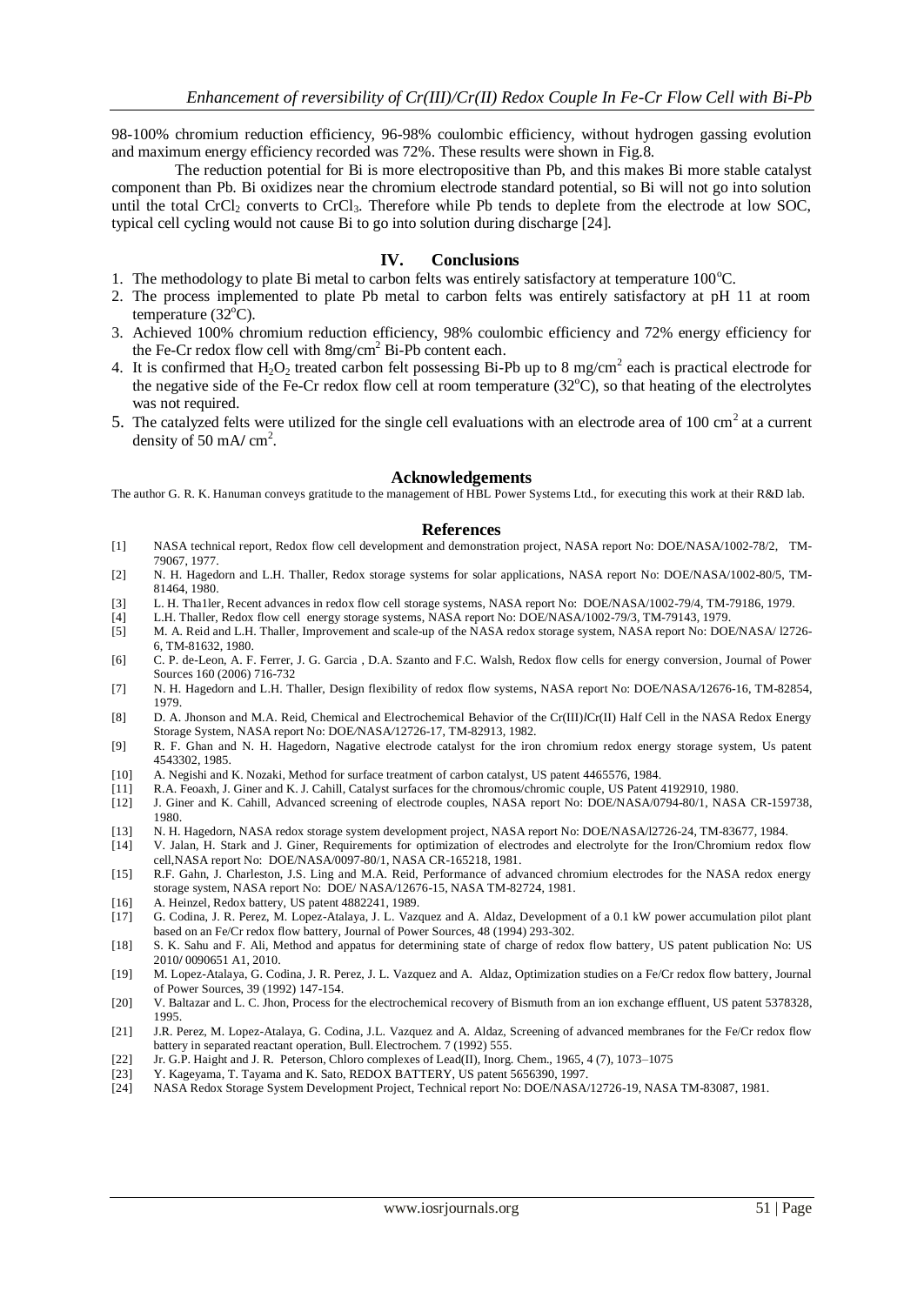| Tuble 1. Encentrum purumeters green to prouded by putted feno |             |                 |         |               |  |  |  |
|---------------------------------------------------------------|-------------|-----------------|---------|---------------|--|--|--|
| Catalyzed Bi electrode                                        | Required Bi | Required Ah to  | Current | Required time |  |  |  |
| sample of $100 \text{ cm}^2$                                  | (g)         | electroplate Bi | (A)     | for plating   |  |  |  |
|                                                               |             |                 |         | (min)         |  |  |  |
| $1 \text{ mg/cm}^2$ Bi felt                                   | 0.1         | 0.038           |         | 2.9           |  |  |  |
| $2 \text{ mg/cm}^2$ Bi felt                                   | 0.2         | 0.076           |         | 5.7           |  |  |  |
| $4 \text{ mg/cm}^2$ Bi felt                                   | 0.4         | 0.152           |         | 11.4          |  |  |  |
| 6 mg/cm <sup>2</sup> Bi felt                                  | 0.6         | 0.228           |         | 17.1          |  |  |  |
| $8 \text{ mg/cm}^2$ Bi felt                                   | 0.8         | 0.304           |         | 22.8          |  |  |  |
| $10 \text{ mg/cm}^2$ Bi felt                                  | 1.0         | 0.380           |         | 28.5          |  |  |  |
| $12 \text{ mg/cm}^2$ Bi felt                                  | 1.2         | 0.456           |         | 34.2          |  |  |  |

**Table-1: Electrical parameters given to produce Bi plated felts**

# **Table-2: Electrical parameters given to produce Pb plated felts**

| Catalyzed Pb electrode       | Required Pb | Required Ah to  | Current | Required time |
|------------------------------|-------------|-----------------|---------|---------------|
| sample of $100 \text{ cm}^2$ | (g)         | electroplate Pb | (A)     | for plating   |
|                              |             |                 |         | (min)         |
| 1 mg/cm <sup>2</sup>         | 0.10        | 0.026           |         | 1.8           |
| $2 \text{ mg/cm}^2$          | 0.20        | 0.052           |         | 3.6           |
| $4 \text{ mg/cm}^2$          | 0.40        | 0.103           |         | 7.2           |
| 6 mg/cm <sup>2</sup>         | 0.60        | 0.155           |         | 10.8          |
| $8 \text{ mg/cm}^2$          | 0.80        | 0.207           |         | 14.4          |
| $10 \text{ mg/cm}^2$         | 1.00        | 0.259           |         | 18.0          |
| $12 \text{ mg/cm}^2$         | 1.20        | 0.310           |         | 21.6          |



Fig.1. Schematic of redox flow cell setup.



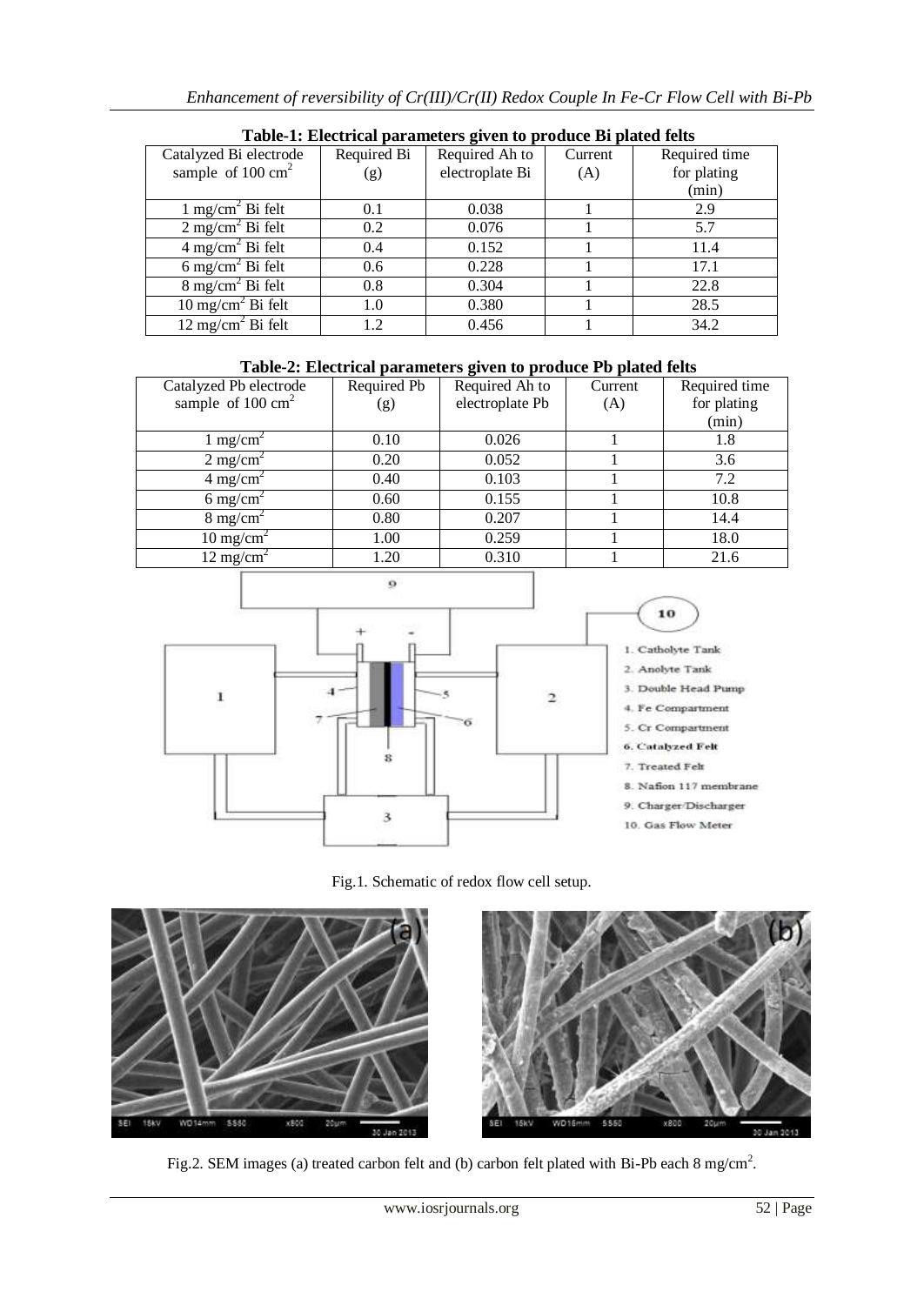

Fig.3. EDS graph of carbon felt plated with Bi-Pb each  $8mg/cm^2$ .